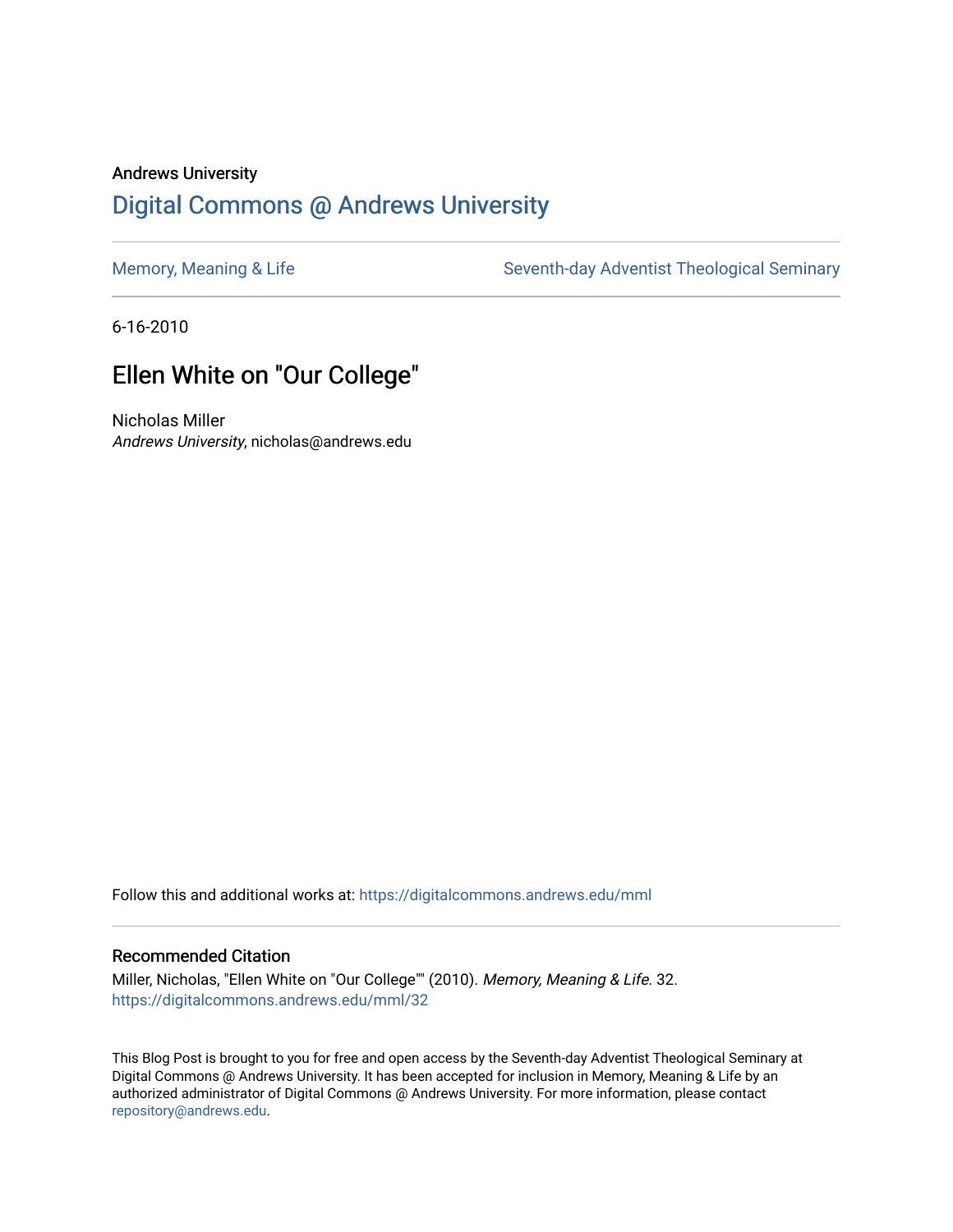The Wayback Machine - http://web.archive.org/web/20120715235216/http://www.memorymeaningfaith.org/blog/2010/…

# **[Memory, Meaning & Faith](http://web.archive.org/web/20120715235216/http://www.memorymeaningfaith.org/blog/)**

[Main](http://web.archive.org/web/20120715235216/http://www.memorymeaningfaith.org/blog) [About](http://web.archive.org/web/20120715235216/http://www.memorymeaningfaith.org/blog/about.html) [Archives](http://web.archive.org/web/20120715235216/http://www.memorymeaningfaith.org/blog/archives.html) June 16, 2010 **Ellen White on "Our College"**



#### *Ellen White*

There is danger that our college will be turned away from its original design. God's purpose has been made known, that our people should have an opportunity to study the sciences and at the same time to learn the requirements of His word. Biblical lectures should be given; the study of the Scriptures should have the first place in our system of education.

Students are sent from a great distance to attend the college at Battle Creek for the very purpose of receiving instruction from the lectures on Bible subjects. But for one or two years past there has been an effort to mold our school after other colleges. *When this is done, we can give no encouragement to parents to send their children to Battle Creek College*. . . .

No other study will so ennoble every thought, feeling, and aspiration as the study of the Scriptures. This Sacred Word is the will of God revealed to men. Here we may learn what God expects of the beings formed in His image. . . .

In God's word alone we find an authentic account of creation. Here we behold the power that laid the foundation of the earth and that stretched out the heavens. Here only can we find a history of our race, unsullied by human prejudice or human pride. . . .

Some may urge that if religious teaching is to be made prominent our school will become unpopular; that those who are not of our faith will not patronize the college. Very well, then, let them go to other colleges, where they will find a system of education that suits their taste. Our school was established, not merely to teach the sciences, but for the purpose of giving instruction in the great principles of God's word and in the practical duties of everyday life. . . .

This is the education so much needed at the present time. If a worldly influence is to bear sway in our school, then sell it out to worldlings and let them take the entire control; and those who have invested their means in that institution will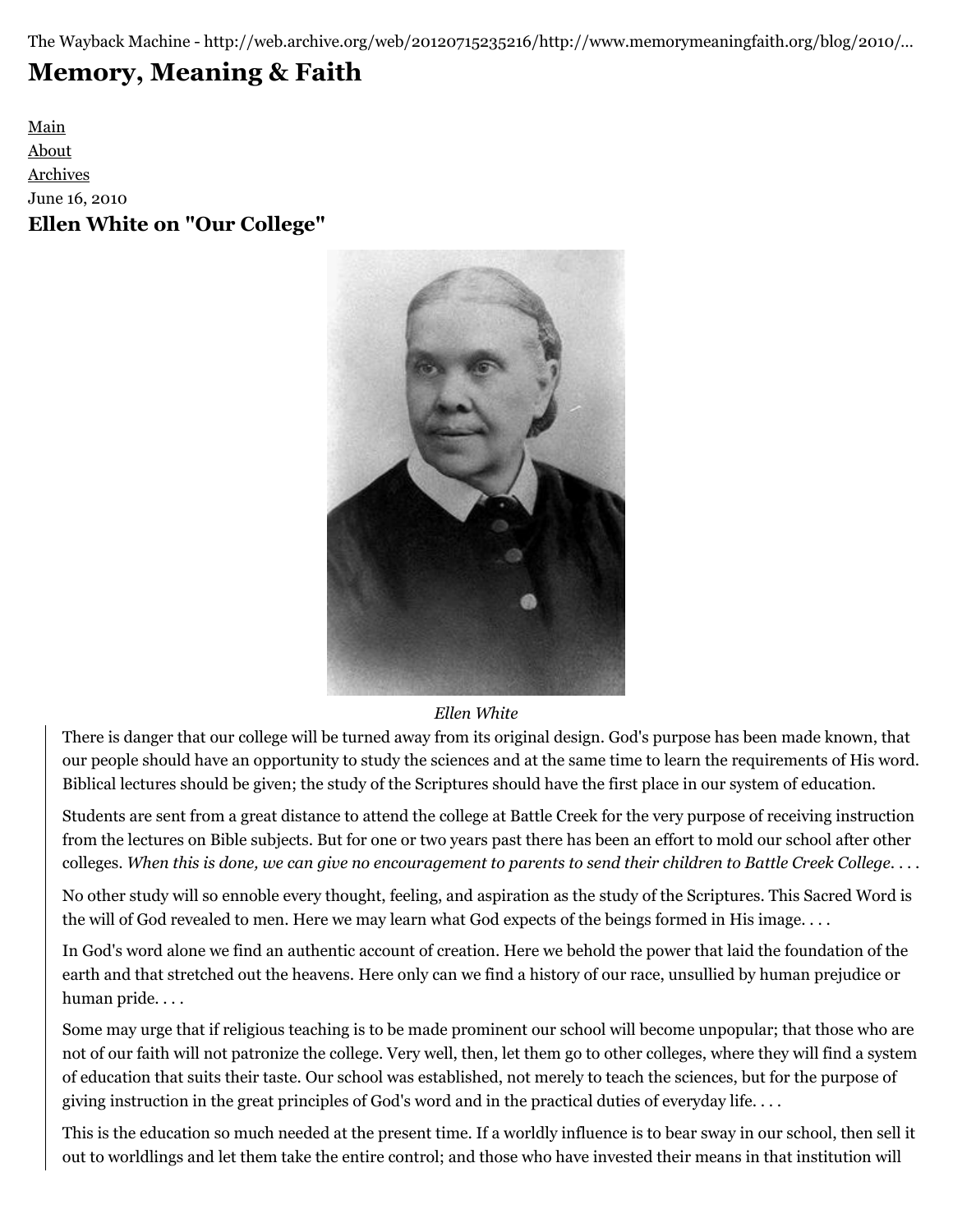establish another school, to be conducted, not upon the plan of popular schools, nor according to the desires of principal and teachers, but upon the plan which God has specified. . . . Our college stands today in a position that God does not approve (*Testimonies for the Church*, vol. 5, p. 21-27, emphasis supplied).

These are excerpts from several pages of one testimony, but if one reads the larger context, I think it will be seen that this is a fair representation of Ellen White's public messages and concerns regarding Battle Creek in 1881.

- Why do you think Mrs. White was willing to publicly criticize an Adventist educational institution?
- Do you think only a prophet should engage in this kind of public critique?
- If similar circumstances would exist today as those described by Ellen White, should the church and its leaders have any role in warning its members?
- If so, who should play that role, and how should they carry it out?

Posted by [Nicholas Miller](http://web.archive.org/web/20120715235216/http://profile.typepad.com/npmiller) on June 16, 2010 in [Adventist Studies,](http://web.archive.org/web/20120715235216/http://www.memorymeaningfaith.org/blog/adventist-studies/) [Quotable](http://web.archive.org/web/20120715235216/http://www.memorymeaningfaith.org/blog/sources/), [Science and Theology](http://web.archive.org/web/20120715235216/http://www.memorymeaningfaith.org/blog/science-and-theology/) | [Permalink](http://web.archive.org/web/20120715235216/http://www.memorymeaningfaith.org/blog/2010/06/ellen-white-our-college.html)

[Save to del.icio.us](http://web.archive.org/web/20120715235216/http://del.icio.us/post)  $\vert$ 

# **Comments**

**Not** You can follow this conversation by subscribing to the <u>comment feed</u> for this post.

The question "why" begs the counter-question "why not". Why would there be an issue over Ellen White criticizing Battle Creek College? Are there reasons that would give Ellen White pause in criticizing the development of Battle Creek College's educational strategy? What assumptions are we making when we ask why a prophet, a leader, a church member would be willing to criticize an institution that serves the collective organization they belong to?

Okay, enough questions . . . I personally think that the design of our educational institutions should not be under the exclusive control of a select few but ought to represent the collective strategy of our church. What I mean by "the church" is the body of Christ not a formal organization. Our schools were established to serve the body of Christ in providing an environment where our young people would learn in the presence of the Holy Spirit, where those are gathered that are drawn to Him. I think Ellen White is appealing to the Church, the body of Christ, not the leadership of the school.

Ellen White in her critique is not only exercising her role as a prophet but as a member of the body of Christ. Yet perhaps, the two are not mutually exclusive. Perhaps a prophet is a member of the body of Christ. Perhaps it is we who elevate her to something we do not see ourselves capable of. Is Ellen White the Moses who we, as the Israelites did, place her between us and God so that we would not enter into an intimate relationship with Him? Aren't we all called to be members of the body whose works are of the Father not of ourselves, revealing the power of God in a manner greater than those who came before us? If so then we are all called to not just criticize but participate in the body of Christ, allowing ourselves to be His vessels and be coordinated to His perfect will. Each of us ought to share in the development, exercise, support and planning of the institutions that bear our name. We are all of us heirs to the kingdom, sons and daughters of God and therefore stewards of the material instruments He utilizes to accomplish His purpose.

#### Posted by: David de la Vega | [June 16, 2010 at 06:28 PM](http://web.archive.org/web/20120715235216/http://www.memorymeaningfaith.org/blog/2010/06/ellen-white-our-college.html?cid=6a01287656f488970c01348481d906970c#comment-6a01287656f488970c01348481d906970c)

David Koresh believed in the second coming, and so do you. Plenty of apostates accept your logical premises about the heavenly sanctuary. Beliefs are not the only determining factor in telling a person's philosophy.

# Posted by: [Alexander Carpenter](http://web.archive.org/web/20120715235216/http://tinypic.com/view.php?pic=mb5yxy&s=6) | [June 16, 2010 at 10:24 PM](http://web.archive.org/web/20120715235216/http://www.memorymeaningfaith.org/blog/2010/06/ellen-white-our-college.html?cid=6a01287656f488970c0133f15bedd3970b#comment-6a01287656f488970c0133f15bedd3970b)

David, I appreciate your putting Mrs. White's comments into the perspective of the body of Christ. It brings to mind Moses' comments when told that others in the camp were prophesying, "I would that they were all prophets . . ." Certainly, a prophet at times has access to information that others do not, and thus may have a more frequent role in public guidance for the church. But constructive critique and even rebuke in the Bible was not limited to those with special revelatory powers. Respectfully and appropriately holding each other accountable, including our institutions, seems to be a duty and responsibility that comes from being part of the body of Christ generally.

Alex, your comment is puzzling and think that it perhaps was misplaced here, perhaps you were intending to respond to another blog, I'm not sure. If it is intentionally placed here, you will need to clarify your point. Thanks.

# Posted by: Nicholas Miller | [June 17, 2010 at 10:26 AM](http://web.archive.org/web/20120715235216/http://www.memorymeaningfaith.org/blog/2010/06/ellen-white-our-college.html?cid=6a01287656f488970c0133f15f12bb970b#comment-6a01287656f488970c0133f15f12bb970b)

Education is at its best when the community and the institution are able to communicate their expectations. Ellen White may have been